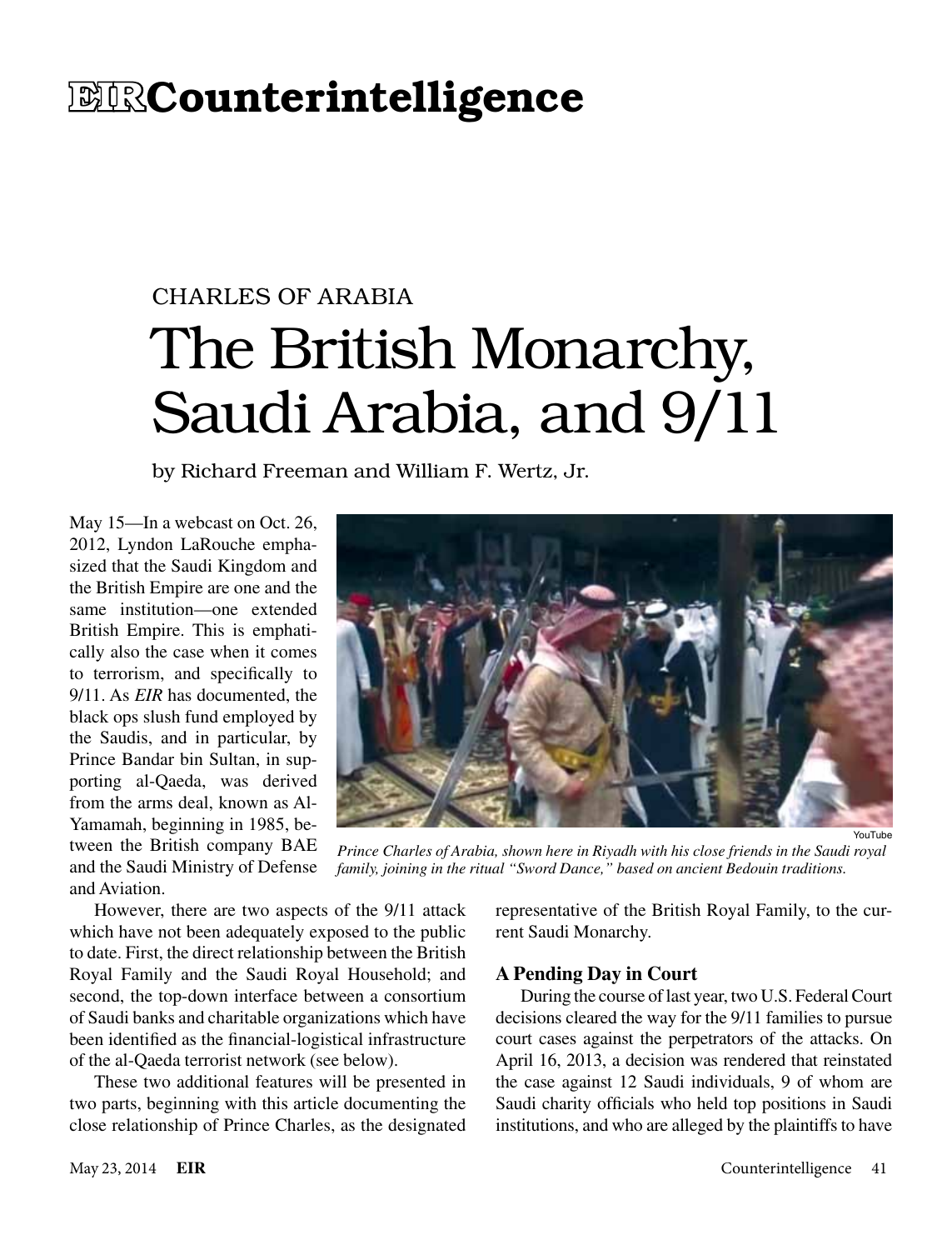

*Charles' closest collaborators among the Saudi royals are Prince Turki bin Faisal (left), Prince Bandar bin Sultan, (center), and Prince Mohammed bin Faisal. All are key in the British-Saudi-al-Qaeda nexus.*

taken concrete actions to assist in the 9/11 attacks.

Then, on Dec. 19, 2013, a Federal Court decision allowed the plaintiffs to pursue the case against the Kingdom of Saudi Arabia itself and the Saudi High Commission for Relief of Bosnia and Herzegovina.

In April 2014, a Federal judge in Florida ordered the FBI to provide plaintiffs in a Freedom of Information Act suit with documents on a Saudi cell in Sarasota, which is believed to have provided support to several of the 9/11 terrorists, including the ostensible ringleader Mohammed Atta.

In the U.S. Congress, a resolution (Resolution 428) has been introduced with bipartisan support insisting that a 28-page chapter of the Joint Congressional Inquiry on 9/11, which discusses Saudi Arabian financial support for the terrorists, be declassified.

The picture presented in this, and a subsequent article, is meant to encourage this investigation, and to give it a dimension which it has thus far lacked.

#### **Prince Charles**

Contrary to popular opinion, the British Empire does still exist. In many respects, it is more global, more powerful, and more vicious than during its heyday in the 18th and 19th centuries. Moreover, the Kingdom of Saudi Arabia, which was effectively created by the British Empire between 1901 and 1932, is a critical extension of that Empire. Abdulaziz ibn Saud, who became Saudi monarch in 1932, was on the British payroll for more than a decade. For the last three decades, the member of the British Royal Family who has been Empress Elizabeth II's chief executive officer, working directly with the Saudi royal household, and with the key Saudi personalities implicated in creating al-Qaeda and in supporting 9/11, has been Prince Charles. Among Charles's closest collaborators are:

**Prince Bandar bin Sultan bin Abdulaziz al Saud** (married to Princess Haifa, who is the sister of Prince Turki bin Faisal and Prince Mohammed bin Faisal), Saudi Ambassador to the U.S., 1983-2005; Secretary-General of the Saudi National Security Council, 2005 to the present; and head of Saudi Intelligence from July 2012 until recently;

**Prince Turki bin Faisal bin Abdulaziz al Saud,** Director-General of Saudi Intelligence, 1979-2001; Saudi Ambassador to the U.K., 2003-05;

Saudi Ambassador to the U.S., 2005-06;

**Prince Mohammed bin Faisal bin Abdulaziz al Saud** (brother of Prince Turki and of Princess Haifa), head of the Dar Al-Maal Al-Islami Trust (DMI) banking group, which has been linked to al-Qaeda financing, according to a report prepared in 2002 for the president of the UN Security Council by Jean-Charles Brisard.

Prince Charles has been placed by the Queen at the head of British-Saudi Empire terror machine, utilizing relationships he has developed over more than a quarter of a century, at least since his first state visit to Saudi Arabia in 1986.

The Prince, born in 1948, invested with numerous noble titles (Prince of Wales, Duke of Cornwall, Duke of Rothesay, Earl of Carrick, etc.), and a family estate worth many billions, has handled some of the filthiest assignments for the Anglo-Dutch Empire. Charles has been protected by his carefully constructed public image as a plant-loving environmentalist—he talks to them—and as somewhat dotty. But there is a real thug behind that veneer:

Charles plays a leading role in arming Saudi Arabia. He was pivotal during the 1990s in concluding contracts for Al-Yamamah II, the second phase of the BAE-British arms-for-Saudi-oil deal, originally contracted in 1985 by Prince Bandar which, as *EIR* has documented, set up a slush fund to finance international terror. During his tenth state visit to Saudi Arabia on Feb 17-19, 2014—he has also undertaken many private visits— Charles finalized the massive Al-Salam arms deal, by which British defense firm BAE Systems is selling 72 Eurofighter Typhoons to Saudi Arabia.

In 2012, Charles became the first royal patron of all three main British intelligence services: the Secret Intelligence Service (MI6), Security Service (MI5), and Communications Headquarters (GCHQ-Cheltenham).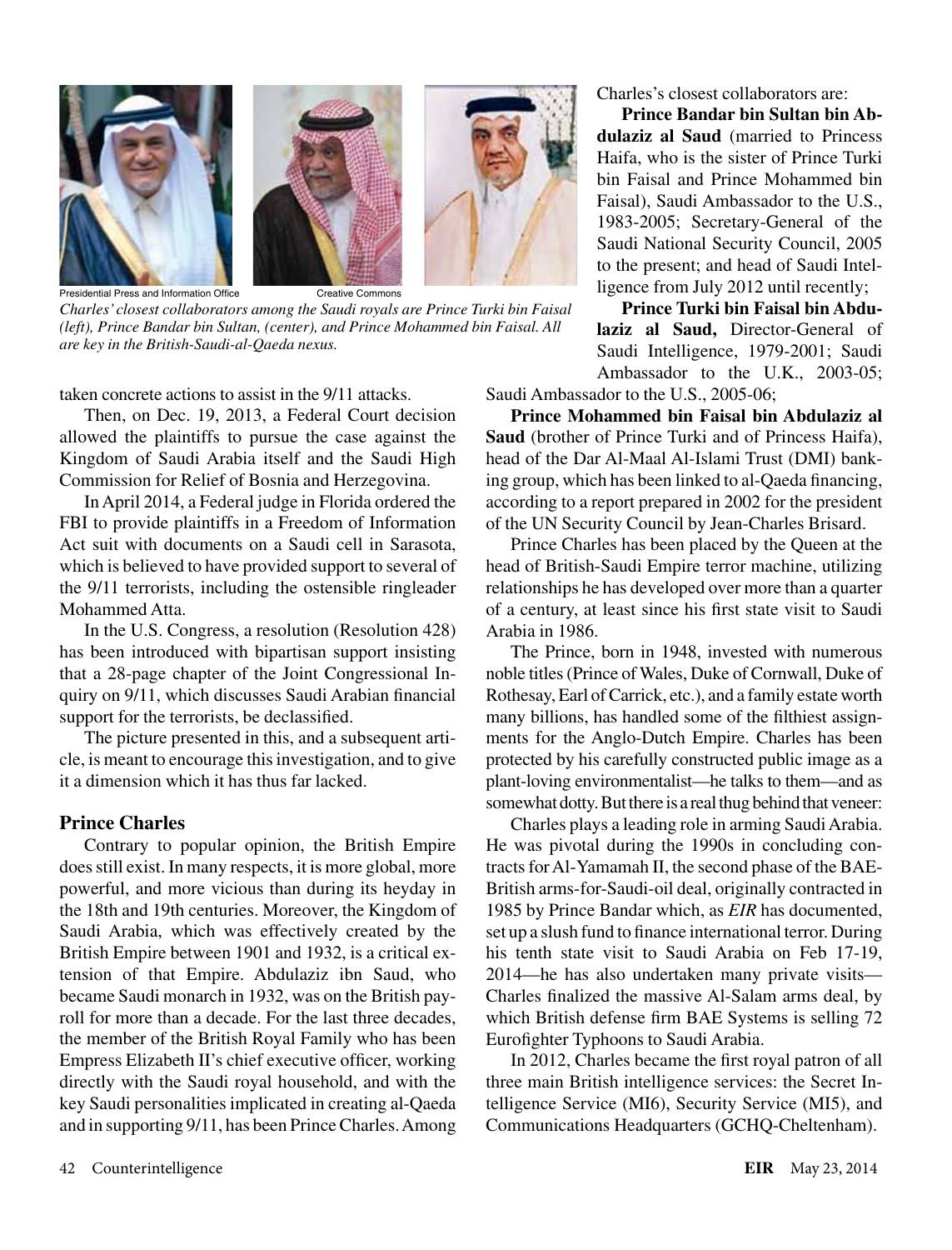Charles is at the forefront of Queen Elizabeth's drive, through starvation, disease, war, and murder, to reduce the world's population from its present 7 billion persons to 1 billion. According to Charles' semi-official biography, *The Prince of Wales* by Jonathan Dimbleby, the Prince held a two-day international seminar, on board the royal yacht *Britannia*, which set the agenda for the 1992 Rio Earth Summit. The summit launched the Intergovernmental Panel on Climate Change (IPCC)'s campaign promoting the genocidal hoax of anthropomorphic global warming, as the vehicle to shut down industry and civilization.

On Charles' website (http://www.princeofwales. gov.uk/), he promotes Paul Ehrlich's 1968 book, *The Population Bomb*, which called for slashing the world's population to 1.5 billion.

According to the book *Saudi Babylon*, by Mark Hollingsworth, there was a meeting in April 2003 at the headquarters of New Scotland Yard, between top British anti-terrorism officials, and lawyers for the families of the victims of the 9/11 massacre. The lawyers and families were pressing for Britain's official agencies to investigate claims of Saudi financing of international terrorism. A member of the British Special Branch forces told Hollingsworth that Prince Charles' "relationships with prominent members of the House of Saud created serious problems and obstacles" to that investigation.

#### **The Cranwell Connection**

Another critical aspect of Charles' background, particularly in respect to his relationship with Prince Bandar, that both are graduates of RAF Cranwell, the elite training school for British Royal Air Force officers. Senior U.S. intelligence officials deeply involved in the ongoing investigation into the 9/11 attacks and the deeper issue of the Anglo-Saudi Al-Yamamah project believe that Bandar was recruited as a British intelligence asset during his training at Cranwell.

In March 1967, Bandar enrolled at Cranwell; Charles enrolled March 8, 1971. William Simpson, in his biography of Prince Bandar, *The Prince: The Secret Story of the World's Most Intriguing Royal, Prince Bandar bin Sultan*, describes Bandar's two-and-a-half year immersion at Cranwell as a formative period in his life, during which time he became a dedicated anglophile. Although the two princes attended at different

Prince Charles' Faisal Family Network

As the chief organizer for British-Saudi international terrorism, Prince Charles works through many factions of the Saudi Royal Family, but he has a deeply rooted institutional relationship with one faction in particular, the Faisal family clan. The Faisal clan, out of the hundreds of princely families in Saudi Arabia, is one of the most powerful and evil royal family clans, and one of the wealthiest families in Saudi Arabia. It operates as a single integrated unit, and plays a pivotal role in setting policy for the Saudi Kingdom. Its members are the children of King Faisal bin Abdulaziz al Saud (r. 1964-75).

The members of the clan include:

• Prince Turki bin Faisal al Saud: head of Saudi Intelligence, 1979-2001.

• Prince Bandar bin Sultan (married into the clan through his wife Princess Haifa bint Faisal al Saud): Saudi Ambassador to the United States, 1983-2005; architect of Al-Yamamah arms for oil deal.

• Prince Mohammad bin Faisal al Saud: head of the DMI banking group.

• Prince Saud bin Faisal al Saud: Foreign Minister (1975-present). A member of the Faisal family has held the office of Saudi Arabian Foreign Minister since the Saudi Arabian state was created by the British in 1932. This office is effectively a Faisal family fiefdom.

• Prince Khalid bin Faisal al Saud: former Governor of Makkah province, which includes the holy cities of Mecca and Medina; currently Minister of Education.

Prince Charles has a strong working relationship with each of these members of the Faisal family, but more importantly, with the Faisal clan as a whole. In 1967, Anglo-Dutch Empress Elizabeth II cemented this institutional relationship when she and King Faisal held a series of strategic meetings during the King's visit to England. During the 1980s and subsequently, Elizabeth dispatched her son Charles to collaborate with the children of King Faisal.

*Richard Freeman*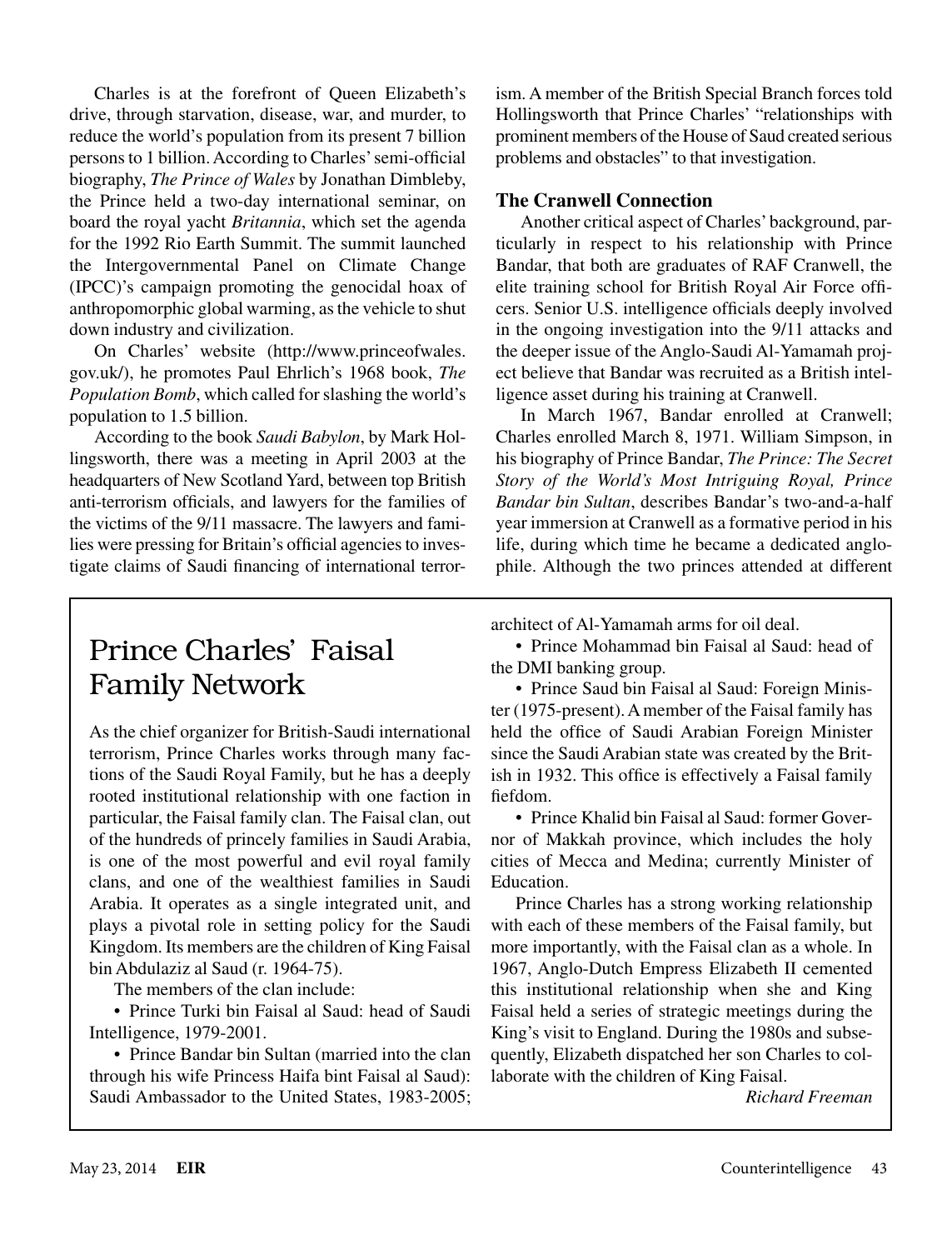



*Prince Charles and several of his Saudi pals attended RAF Cranwell, an elite school in Britain for training Royal Air Force officers. Sir Richard Johns (right) was their flying instructor. He was later appointed Aide de-Camp to the Queen at Windsor Castle.*

times, shared an instructor, Sir Richard Johns, and their common experience at RAF Cranwell as pilots was a critical aspect of their later close relationship. Two other members of the Faisal clan were classmates of Bandar at Cranwell: a brother of Princess Haifa; and Prince Muqrin bin Abdulazziz al Saud, head of Saudi Intelligence from 2005-12, who has now been designated the second crown prince of Saudi Arabia.

The relationship among Charles, Bandar, Princess Haifa's brother, and Muqrin, as RAF-trained pilots, may not be insignificant in respect to 9/11. Bandar's brother Prince Khalid bin Sultan was also commander of the Saudi Air Force during the first Gulf War. Also note the role of the Saudi aviation company Dallah Avco in supporting the 9/11 operation.

Simpson further writes: "In December 1972, Bandar married Princess Haifa, daughter of Saudi Arabia's ruler, King Faisal. In recalling how they met, Haifa explained, 'Bandar was with my brother at RAF Cranwell. My brother had talked about him to me, and about me to him; this was in 1966. From that time on, for some reason or other I had a feeling that this was the man I was going to marry.""

As to the relationship between Charles and Bandar, Simpson reports: "While Bandar has enjoyed firm friendship with many world leaders, he holds Baroness Margaret Thatcher in particularly high esteem. Equally, his friendship with Prince Charles is also very close, and Charles extended a personal invitation to Bandar to his wedding to Camilla Parker Bowles in April 2005. [Charles invited only eight foreign royals, among them, Prince Turki and his wife, and Prince Bandar bin Sultan—ed.]. The Princes' friendship can be traced back to their experiences of Cranwell (Charles was also training at Cranwell) and Charles's fascination with Islam."

Charles' biographer Dimbleby writes: "Squadron leader Richard Johns, later Air Marshall, was the Prince's instructor from September 1970 to August 1971. During the 1990-91 war on Iraq (Operation Desert Storm) Johns, by then Vice Air Marshall, was one of three directors of the British war command."

According to Simpson, Bandar was the most important person in the Saudi Kingdom coordinating the war effort. Furthermore, Bandar's brother, Prince Khalid bin Sultan, the commander of the Saudi Air Force, was made Commander of the Joint Forces, which meant he shared equal rank and responsibility with U.S. Gen. Norman Schwartzkopf, and the commander of British troops during the war. As a result, Bandar and his brother Khalid worked directly with Johns during this period, consolidating their relationship. After the first Gulf War, Johns was promoted to Air Marshall in 1993; made chief of the Air Staff in 1997; that same year, he was appointed Air Aide-de-Camp to Queen Elizabeth;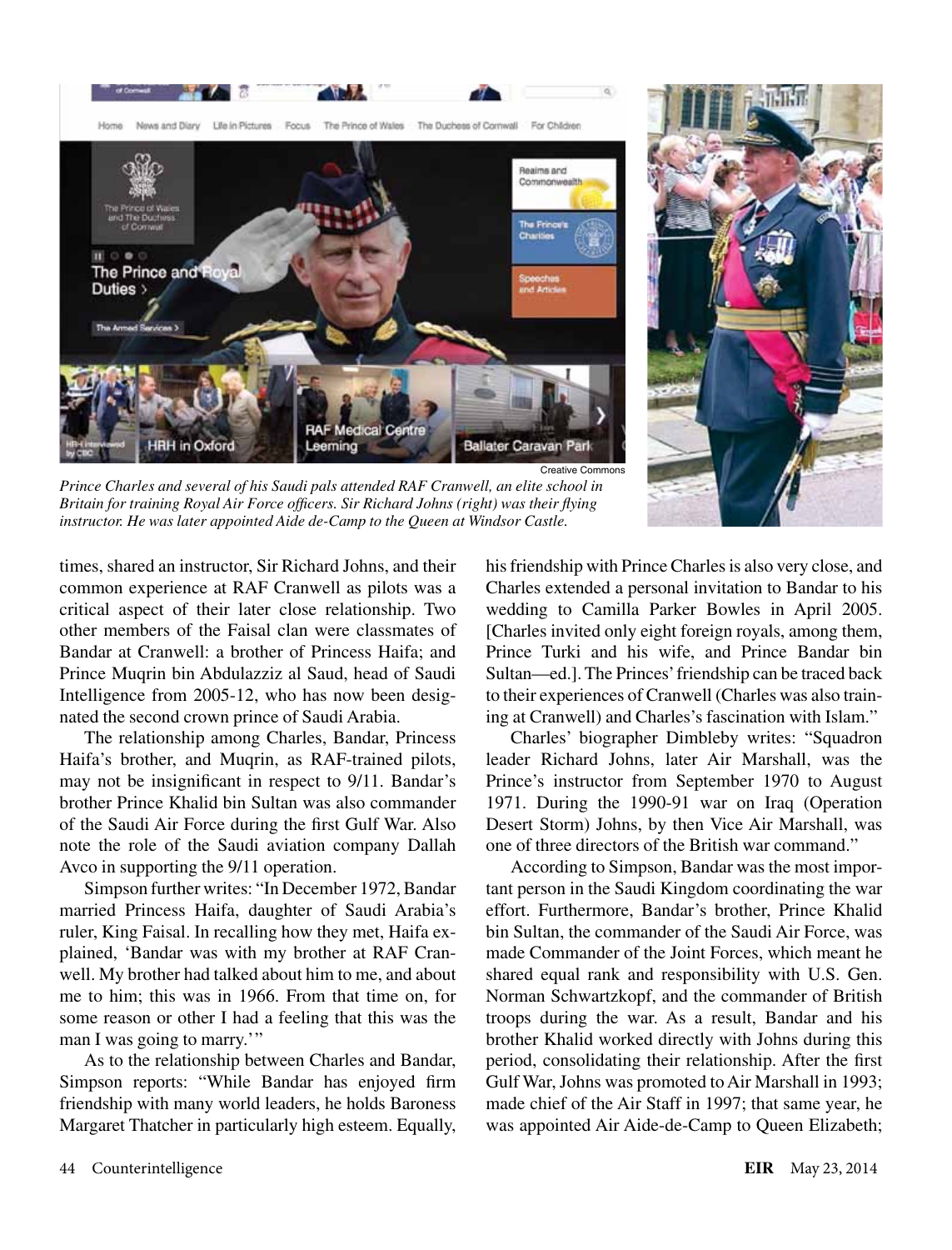and in 2000, upon retiring as Chief of the Air Staff, Johns was appointed Constable and Governor of Windsor Castle, where he resided from 2000-08. The latter position put him at the right hand of Queen Elizabeth, with whom he met and/or consulted regularly.

The picture which now emerges is that of the close relationship between the top echelon of the Faisal clan and the House of Windsor, involving British intelligence and Saudi intelligence, and the British and Saudi Royal Air Forces, mediated by Prince Charles and Prince Bandar, in particular.

#### **The Anglo-Saudi 9/11 Nexus**

Now we shall look more closely at the collaboration between Prince Charles and the Saudi Royal family suspected of orchestrating 9/11. One of the organizations which Prince Charles operates is the Oxford Centre for Islamic Studies (OCIS), created at Magdalen College, Oxford University, in 1985. According to the May 10, 2012 *Oxford Times,* Charles has been an enthusiastic supporter of the Centre since its founding.

In 1993, Charles became the patron of the OCIS and effectively took it over. It is referred to in the press at times as Charles' OCIS.

One of the co-founders of the OCIS is Abdullah Omar Naseef, who is named in the court case brought by the families of the victims of 9/11 for his role in supporting the hijackers. He also founded and chaired the Rabita Trust, and served as Secretary General of the Muslim World League (MWL), 1983-93, during the height of Anglo-American backing for the Afghan mujahideen in their war against the Soviet Union. The MWL was founded in the 1960s, when leading figures in the Egyptian Muslim Brotherhood took refuge in Saudi Arabia, after the Nasser regime crackdown. The international revolutionary mission of the Muslim Brotherhood was merged with the Wahhabi branch of Islam to form the basis for a global jihadist recruitment drive. The MWL was at the very center of the formation of the global jihad appara-



Saudi Government

*Abdullah Omar Naseef, a co-founder of Prince Charles' Oxford Centre for Islamic Studies (OCIS), is named in the court case brought by the 9/11 families, for his role in supporting the hijackers.*



Creative Commons/Nmkuttiady *A former member of the Board of Charles' OCIS is Yusuf al-Qaradawi, the Qatar-based spiritual leader of the Muslim Brotherhood. Qaradawi issued the fatwas to overthrow and assassinate Qaddafi and Syria's Assad.*

tus that is at the heart of global terrorism to this day.

In the early 1980s, Naseef co-created the Maktab al-Khidamat, which was the backbone organization of the Arab-Afghani mujahideen in Afghanistan, which in 1989, changed its name to al-Qaeda, and, according to the 9/11 families' suit, knowingly provided financial support to al-Qaeda through the MWL, Rabita, and the International Islamic Relief Organization (IIRO).

Naseef currently chairs the Board of Trustees of Prince Charles' OCIS, and has been the Prince's confidant for two decades.

Abul-Hasan Ali al-Nadwi was another co-founder of the OCIS and its chairman from its inception in 1985,

> through the late 1990s—during which time Charles was its patron. In 1962, Nadwi was a founding board member of the MWL.

> Another member of the Board of Trustees of Charles' OCIS from 1985 until 2006, was Yusuf al-Qaradawi, the Qatar-based spiritual leader of the Muslim Brotherhood. It was Qaradawi who issued the fatwa to overthrow and assassinate Libya's Muammar Qaddafi and Syria's Bashir al-Assad. In July 2012, he threatened the assassination of Egyptian leader Gen. Abdel Fattah al-Sisi.

> In 1990, Prince Bandar, then Saudi Ambassador to the United States, contributed an estimated \$13-\$24.4 million to the OCIS; at that time, he was collecting \$100 million per year in fees from the Al-Yamamah deal. In 1997, Bandar persuaded then-Saudi King Fahd to make a \$32.4 million contribution from the Kingdom to the OCIS. The contribution, according to the May 30, 1997 *Financial Times*, was made at a private dinner with Prince Charles in England, with Bandar chosen as the person to announce the gift.

> Other principally Islamic nations and individuals, including Qatar and Kuwait, contributed approximately \$70 million to Charles' Centre, including funds from the family of Osama bin Laden. Prince Turki is a member of the Board of Trustees of the OCIS and also chairs the OCIS Strategy Advisory Committee.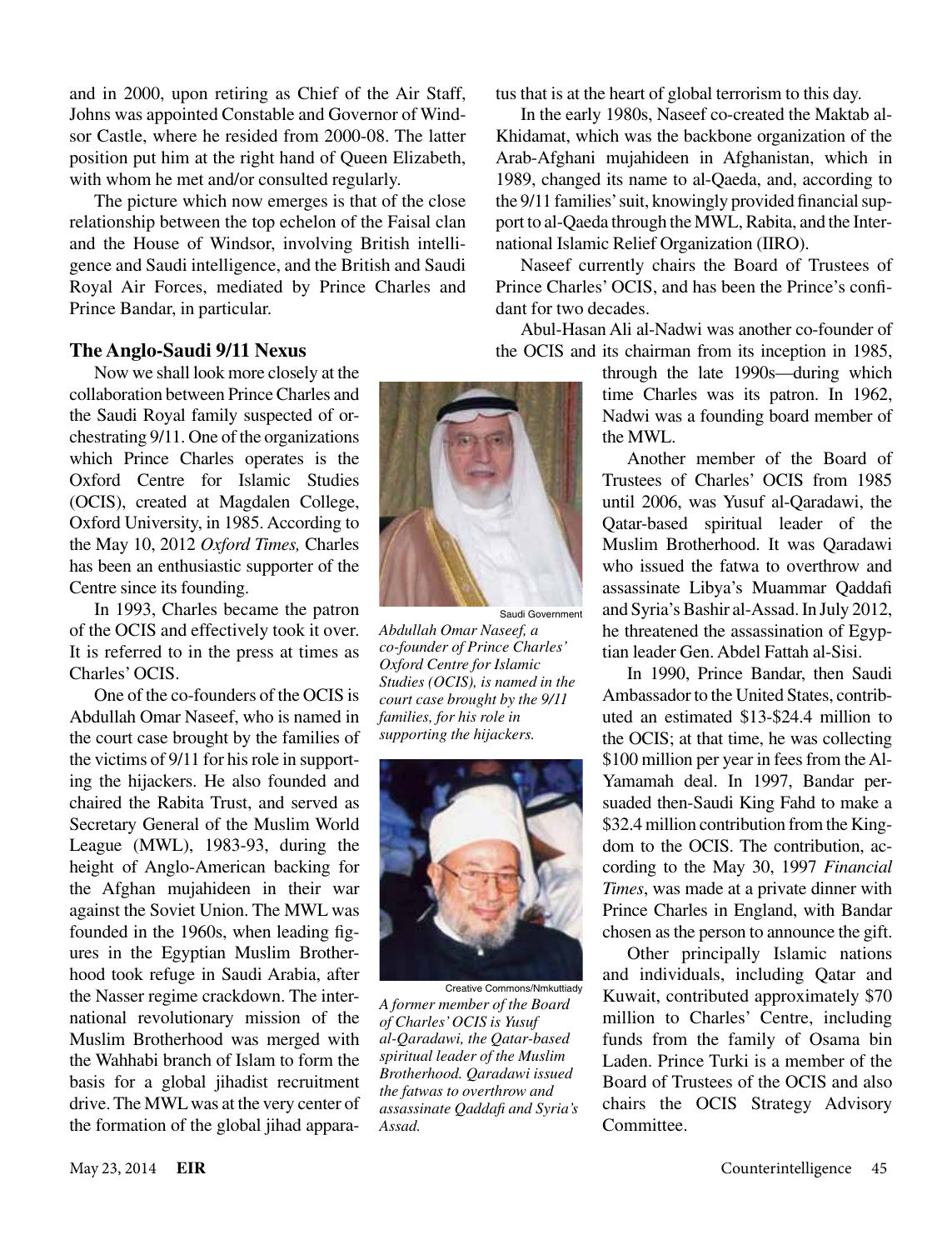In May 2012, Queen Elizabeth II herself granted the OCIS a Royal Charter in honor of its 25th anniversary. At the time, Naseef, a man being sued by the families of the victims of 9/11, stated: "This is very good news. This shows that the British government, the Queen, and the whole state are very much aware that the Oxford Centre for Islamic Studies is doing very well to make relations between the Islamic world and the Western world closer and to bring Islam and its role in the international arena."

The bin Laden family has endowed the Mohammed bin Laden chair at Prince Charles' OCIS, named after the father of Osama bin Laden.

In addition to the collaboration among Charles, Bandar, and Turki in the OCIS, they also work together in another intelligence front, the Prince Charles Visual Islamic and Traditional Arts Department (VITA). Charles

recruited Prince Turki to join VITA, and then appointed him chairman, where he served from the early- to mid-1990s until at least 2006. In 2004, Charles set up the Centennial Fund, whose Chairman of the Board of Trustees is Prince Abdulaziz bin Abdullah; Abdulaziz is Deputy Foreign Minister of Saudi Arabia, and the person in Riyadh tasked to arm and direct Wahhabi terrorists operating in Syria.

#### **Turki, Bandar, al-Qaeda, and 9/11**

In 1979, Prince Turki was appointed Director-General of Saudi Arabia's General Intelligence Directorate. He remained in that position until Sept. 1, 2001, just ten days before 9/11. Turki personally recruited Osama bin Laden to become a jihadi, and to use his large financial resources to set up a network, the Maktab al-Khidamat, which became al-Qaeda.

According to Khudi.pak, a Pakistani website: "Usama Bin Ladin met the head of the Saudi security service, Prince Turki bin Faisal Ibn Abdelaziz in 1978. Bin Laden had begun to associate with Islamic radicals who played on his feelings of inner religious crisis and growing isolation from his family to lead him towards becoming an extremist. He was introduced to local members of the Muslim Brotherhood, who only drove Usama further towards extremism.

"In 1979 Usama Bin Ladin went to Prince Turki for advice after he became infuriated by the Soviet invasion of Afghanistan. Following Prince Turki's sugges-



*Osama bin Laden was recruited by Prince Turki to become a jihadi and to use his substantial financial resources to set up the Maktab al-Khidamat network, which became al-Qaeda.*

tion that Bin Ladin use his financial assets to aid the Afghan resistance, Usama traveled to neighboring Pakistan to wage jihad on the Soviet Union."

In an interview in 2002, Prince Turki stated, "In 1980, when the Soviets invaded Afghanistan, we in the Kingdom, with the United States, initiated a program of countering the Soviet invasion and helping the Mujahideen to repel the Soviets. I was directly involved in that situation."

An article in the March 1, 2003 *Observer* reported that lawyers for 11 relatives of 9/11 victims served legal papers on Prince Turki, which state, according to the *Observer*: "Based on sworn testimony from a Taliban intelligence chief called Mullah Kakshar, they allege that Turki arranged for donations to be made directly to al-Qaeda and bin Laden by a group of wealthy Saudi businessmen."

Author Gerald Posner in his book *Why America Slept* reported that Abu Zubaydah, a leading al-Qaeda operative, was captured by CIA agents on March 28, 2002 at a safe house in Pakistan. CIA agents administered sodium pentothal, and Zubaydah revealed that directions and funds for al-Qaeda came from Saudi Arabia and Saudi Intelligence chief Prince Turki. Zubaydah said that he had been a participant in a 1998 meeting in Khadahar, Afghanistan with Prince Turki, Pakistani ISI intelligence officials, and Taliban leaders, in which Turki promised more Saudi aid would flow to the Taliban. Zubaydah provided the names and phone numbers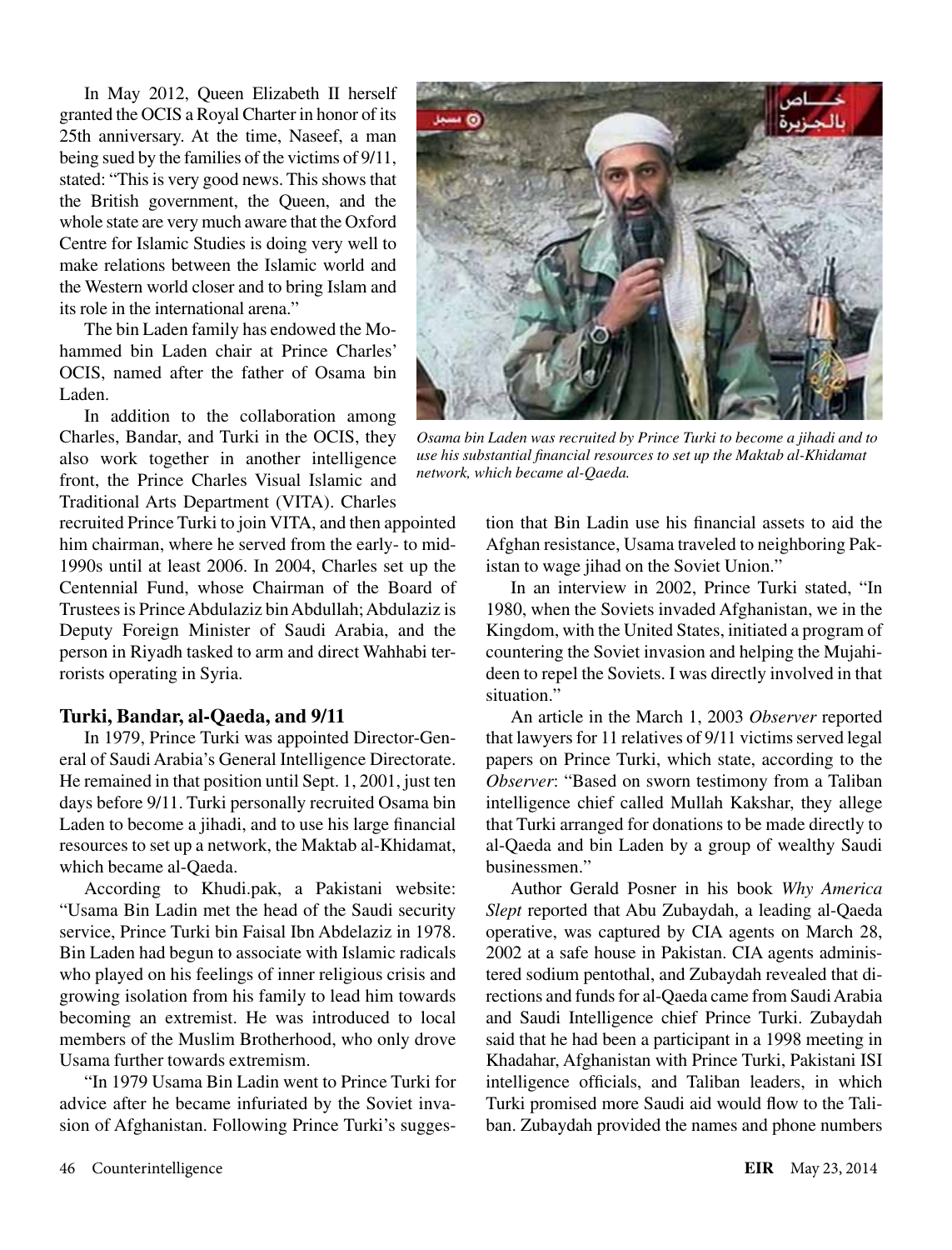of the Saudis who transmitted the money and directions from Turki, and the names checked out, according to Posner.

In his book *The Big Bamboozle: 9/11 and the War on Terror*, author Philip Marshall, a veteran airline pilot, contended that the Saudi 9/11 pilots needed advanced training, beyond what they received on small aircraft, to fly the Boeing jets they hijacked, training which he believes they received with the aid of Prince Turki.

Marshall points out that four of the future hijackers traveled to Las Vegas, and that these four became the pilots of the four planes used on 9/11. He concludes that they must have received training somewhere between Las Vegas and Tucson, Ariz. Marshall then reports that Prince Turki and his entourage were in the United States prior to, and on Sept. 11, 2001. Tucked in the back of the 9/11 Commission's report (and later deleted) was an account of three separate chartered airliners

U.S. Department of Defense *Author Gerald Posner reported that Abu Zubaydah, a top al-Qaeda operative, was captured by CIA agents in 2002 in Pakistan, where he was administered sodium pentothal, and revealed that directions and funds for al-Qaeda came from Saudi Arabia and Saudi Intelligence chief Prince Turki.*

carrying about 100 Arab men (mostly Saudis) from Las Vegas on overnight trans-Atlantic flights, beginning on Sept. 19.

Marshall elaborates on this report. He says that Turki was near Las Vegas in the months leading up to 9/11, during the time that all the hijackers had made trips there. In the week after the attack, there were at least five chartered flights carrying high-ranking Saudi officials which flew out of Las Vegas, Newark, Boston, and Washington. The chartered departures from Las Vegas the following: a flight to Geneva on Sept. 19, with 69 passengers, in-

cluding 46 Saudis; one bound for England with 18 Saudis on Sept. 20; and, on Sept. 23, a flight to Paris, on which only 34 passengers were listed, out of a capacity of nearly 400. On that flight was Prince Turki. Marshall makes the point that Turki's large entourage in the U.S. in the Summer of 2001 provided a perfect opportunity to get the needed Saudi Boeing flight instructors into the country, and out again after the attacks without anyone interviewing them.

While Turki, as head of Saudi Intelligence and Osama bin Laden's handler, is suspected of playing a commanding



Creative Commons *Saudi intelligence operative Omar al-Bayoumi received \$51,000-73,000 from Prince Bandar's wife, Princess Haifa; the money was used to establish the first two 9/11 Saudi hijackers to arrive in the U.S.*

role in 9/11, Prince Bandar played the critical role inside the United States itself, as Ambassador from 1983-2005. It was Turki and Prince Sultan (Bandar's father and Defense Minister), who, in 1978, helped bring Bandar into a position of power in Washington. At that time, they were negotiating Saudi Arabia's purchase of 50 F-15 fighters from the United States. William Simpson, Bandar's biographer, writes: "Assisting Prince Turki bin Faisal, Bandar quickly made his mark in Washington. He quickly became very close to the Bush family, to the point of being called Bandar Bush by the Bush family itself."

In the late 1970s, when George H.W. Bush was head of the CIA, Bandar worked with Turki in support of what later became al-Qaeda in Afghanistan. Then, as the architect of the 1985 Al-Yamamah arms-foroil barter deal between Britain and Saudi Arabia, Bandar gained control of a huge offshore slush fund for covert operations.

During the 1980s, when the U.S. Congress cut off funding for the Contra operation in Nicaragua, it was Prince Bandar who supplied the funding, at the request of then-Vice President George H.W. Bush.

Evidence of Bandar's involvement in 9/11 is further reinforced by the disclosure that his wife, Princess Haifa, the sister of Prince Turki, passed between \$51,000 and \$73,000 to Saudi intelligence operative Omar al-Bayoumi, which money in turn was used to help establish the first two 9/11 Saudi hijackers to arrive in the U.S., Nawaf al-Hazmi and Khalid al-Mihdhar, in San Diego, Calif.

#### **Prince Mohammed bin Faisal and Prince Charles**

The second article in this two-part series will focus on the Saudi consortium of seven banks run by Prince Mohammed bin Faisal and the associated network of charities that were designed to provide financial and logistical support for al-Qaeda. For the purposes of this first installment, we will merely identify the close relationship of Prince Charles and Prince Mohammed bin Faisal.

In November 2001, Prince Mohammed and Prince Charles headed the com